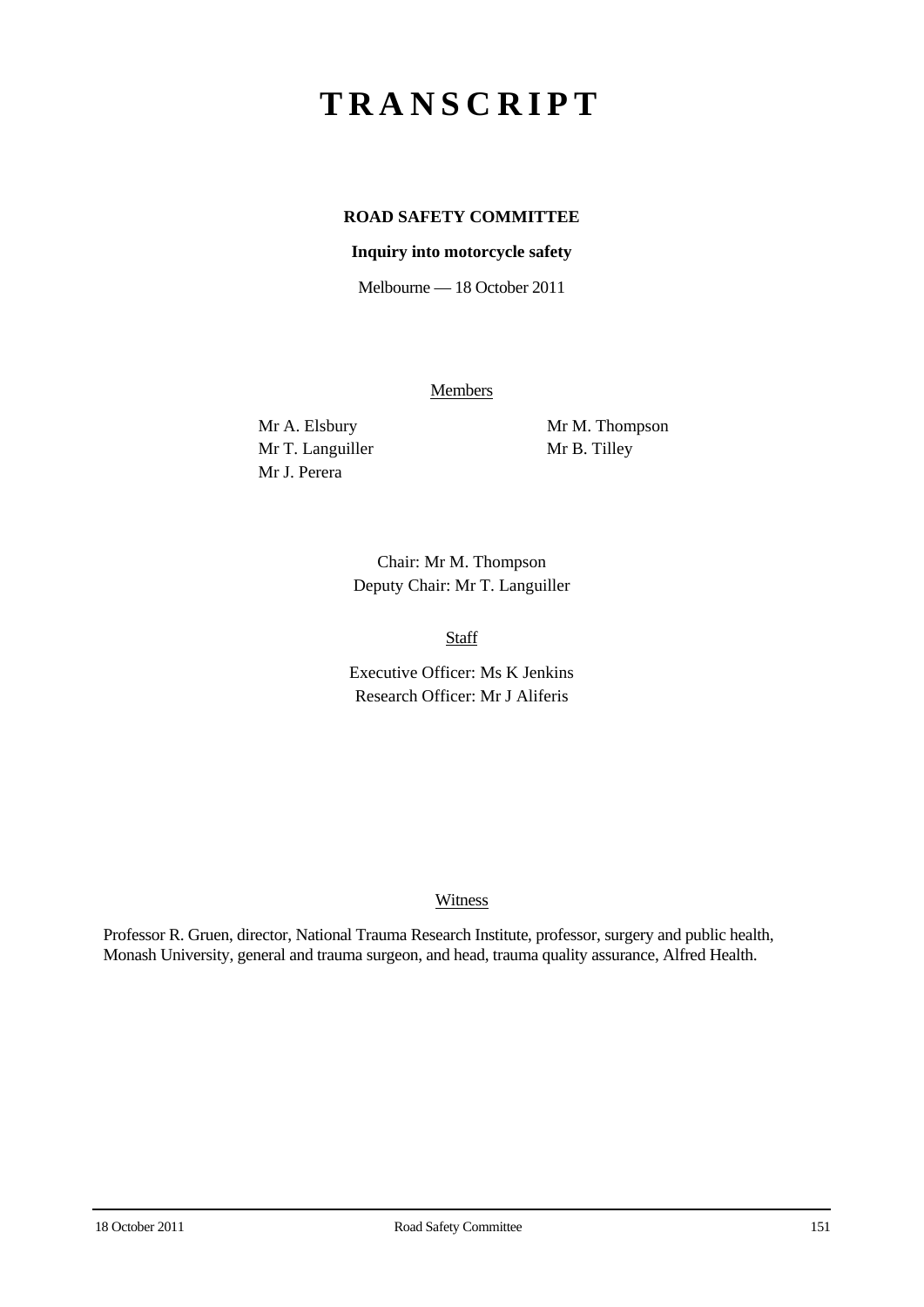**The CHAIR** — Ladies and gentlemen, welcome to the next session of the Victorian Parliament's Road Safety Committee public hearing inquiring into motorcycle safety. Our next witness is Professor Russell Gruen, general surgeon and director of the National Trauma Research Institute. I would like to thank you very much for coming along today. I point out for the record that Hansard will be recording your commentary. Statements made in this room have the benefit of parliamentary privilege. Documents and statements delivered outside this arena do not have like protection. You will get a copy of the Hansard transcript in due course to correct the typos and send it back, following which they will be published on the net. Also feel free if there is any commentary you would like to make in camera, either on this occasion or another day, we can make arrangements for that as well. If you have any keen-minded insights that might be more controversial, we are happy to take it on board but on an in-camera basis.

We are the beneficiaries of some 68 submissions. We thank all participants for their work. This forum enables the opportunity for there to be a viva voce presentation or an audiovisual presentation, after which we will have a number of questions. We invite you to contribute now.

**Prof. GRUEN** — Thank you, Chair. On behalf of Alfred Health, thank you very much for the opportunity to contribute to the committee's deliberations. Motorcycle safety is a serious issue for us at the Alfred, the reason being we are the recipient of the majority of the injuries of motorcycle victims on Victoria's roads. I have a short audiovisual presentation to put to you. You have our written submission with a fair bit of factual information in it. The purpose of our PowerPoint presentation is to bring some of the human side to it, and I would be pleased to answer any questions related to the written or the PowerPoint submission.

#### **Overheads shown.**

**Prof. GRUEN** — This is a typical day in the Alfred emergency department with a road trauma victim. This is the sort of scene that we are talking about — the scene of one of our customers, if you like to call it that. The Alfred has been a trauma service in Victoria for 20 years. It is the largest, most advanced trauma service in Australasia and one of the leading trauma care institutions in the world. As you know, it is embedded within the Victorian state trauma system, which is arguably the best organised functioning trauma system in the world, with results to prove it, both pre-hospital and hospital and rehabilitation care that leads to both better survival and better quality survival — that is, functional outcomes measured down the track being the key thing.

This graph just shows the change in our major trauma patient numbers, the majority of which is road trauma, compared to Royal Melbourne, the Royal Children's and the Austin, which are the other designated trauma centres within the state.

Motorcycle driver injuries are now our third highest cause of trauma behind motor vehicle drivers and low falls — the typical older patient with a fractured hip or other relatively minor injury. We receive more motorcycle drivers with injuries than we do motor vehicle passengers or pedestrians or assaults, blunt or penetrating.

Motorcycle riders are big business for the Alfred, unfortunately, and we would desperately love to find ways to both reduce the severity and improve outcomes for these patients. I thought I would just give you a snapshot of our last two weeks. This is the list of injuries. I will not go through them all, but they are all serious injuries in the 12 patients involved in motorcycle crashes who came to the Alfred in just a two-week period. Typically on a weekend we will receive four or five very severely injured patients from motorcycle crashes, and that is amongst all the motor vehicle trauma that we get. CHI is serious — that is closed head injury. There are spinal injuries and so on. We have detailed in the written submission the fact that in all body regions motorcyclists have more severe injuries than do car drivers and other causes of injury, and in particular there are spinal and head injuries, which for us as a health service pose special challenges and for us as a community are the most costly of all patients.

Access Economics has estimated the lifetime cost of a spinal injured patient to be between \$5 million and \$10 million, and of a head injured patient to be between \$2.5 million and \$5 million on average. The total cost which is detailed in the Access Economics report done for the Victorian neuro trauma initiative two years ago, which I can submit to you if you are unable to get a copy, gives a very good outline for the economic and social costs of head injuries and spinal cord injuries. It is a special issue for motorcycle drivers.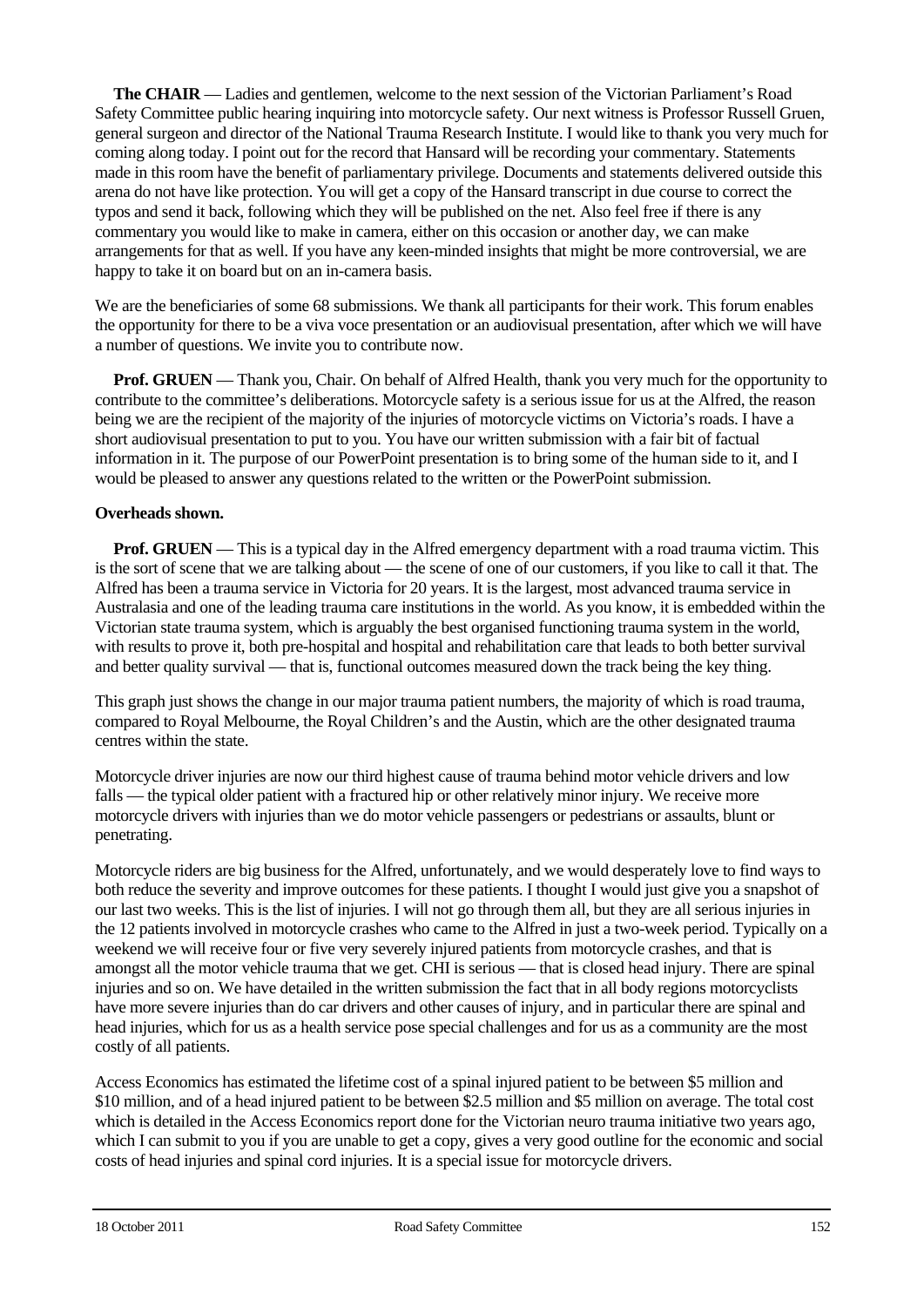This is where I want to give you a vignette of a patient that I have been looking after over the weekend, who on Friday was a 50-year-old father of three, all university students. His wife is a nurse, and he is self-employed, owns a fertiliser spreading company. His name is Peter. He is an avid motorcyclist and was on the way to the grand prix at Phillip Island with a group of other motorcyclists. He lost his brother in a motor car accident five years ago and he promised his family that he would be safe on the roads. On Friday he was travelling around a corner at around 80 kilometres an hour. He was clipped by a car, was airborne for a period of time and ejected for 20 metres, landing on his left side and on his face. There was significant helmet damage. There was immediate paralysis and loss of sensation and movement below the waist.

I tell you his story with his wife's permission. He came to the Alfred by helicopter, as is often the case, and his list of injuries is there. I will not go through all the codes, but most significantly he is now still on a ventilator life support — in the Alfred ICU. This is a special CT reconstruction of his rib cage showing the right side is pretty normal; the left side has cracks all the way down all the ribs, with a large defect at about the 3 o'clock position on the window side on this image, with a caved-in chest where he hit the ground, and the CT scan of his spine on the left shows two vertebra that are completely smashed, and the MRI scan, which is pretty impossible to see in this room with the light, shows the spinal cord injury, which is an irreparable injury. Essentially what has happened is those bones have smashed, been forced backwards into the spinal cord and permanently damaged the spinal cord, such that he will be now paraplegic for the rest of his life. That happens in an instant, regardless of whether he has a head injury or not. He had surgery to stabilise that spine. This is the sort of metal work that he had inserted over the weekend, and he remains now still in a critical condition in the Alfred **ICU.** 

I am happy to talk to you about any aspect of the report and answer any of your questions that you wish, but I thought it was valuable to show that, because one of the unique perspectives that we as trauma surgeons and as a trauma service have is of a major community problem that changes the lives of people in an instant. It is not always due to their own carelessness, and it may or may not be prevented by protective gear or different rider habits. For this guy, who is a fine upstanding Victorian who was just doing the right thing on a motorbike, and now his life is forever changed, and so is that of his family.

**The CHAIR** — Before we move to questions, could you outline your qualifications and the specific areas you have worked in since graduating that are germane to your current role?

**Prof. GRUEN** — Sure. I am a medical practitioner. I graduated MBBS from Melbourne University in 1992. I am a trained general surgeon through the college of surgeons in Australia. I got my fellowship in 2004 and underwent post-fellowship training in trauma and surgical critical care at Harborview Medical Centre in Seattle, one of America's leading trauma centres, in 2005 and 2006. I have a PhD in health services research. I spent a year at Harvard doing a fellowship in health policy, and I have been a specialist trauma and general surgeon since 2006 at the Royal Melbourne Hospital and the Alfred hospital. I direct the National Trauma Research Institute, which is an institute devoted to improving care of injured people through better and more effective treatments, higher quality care and better trauma systems.

**The CHAIR** — Before we ask any specific questions, do my colleagues have any general questions they would like to cover?

**Mr LANGUILLER** — Thank you so much for your submission and contributions and for what you do in terms of the Alfred hospital. Your submission indicated that 12 per cent of motorcycle-related trauma occurred interstate. Do the figures stated by you from VSTORM data include riders injured outside Victoria?

**Prof. GRUEN** — That is a very good question. The Alfred and the Royal Melbourne hospitals receive patients mostly from Tasmania and a few from across the New South Wales border. They are few in number, but the most seriously injured ones come to us. Regarding the Victorian state trauma registry, rather than giving you a wrong answer I will find out and come back to you

**Mr LANGUILLER** — Further, what do you think has driven increased trauma numbers in Gippsland, Barwon south-west and Hume? Is there any comment that you would be able to make on that?

**Prof. GRUEN** — The increased numbers from the registry or from the Alfred's experience? This is VSTORM. This is whole-of-state data. This is a real increase in those regions; it is not a referral pattern. What we have seen is that many more patients are now referred to the city by helicopter to the Alfred or Royal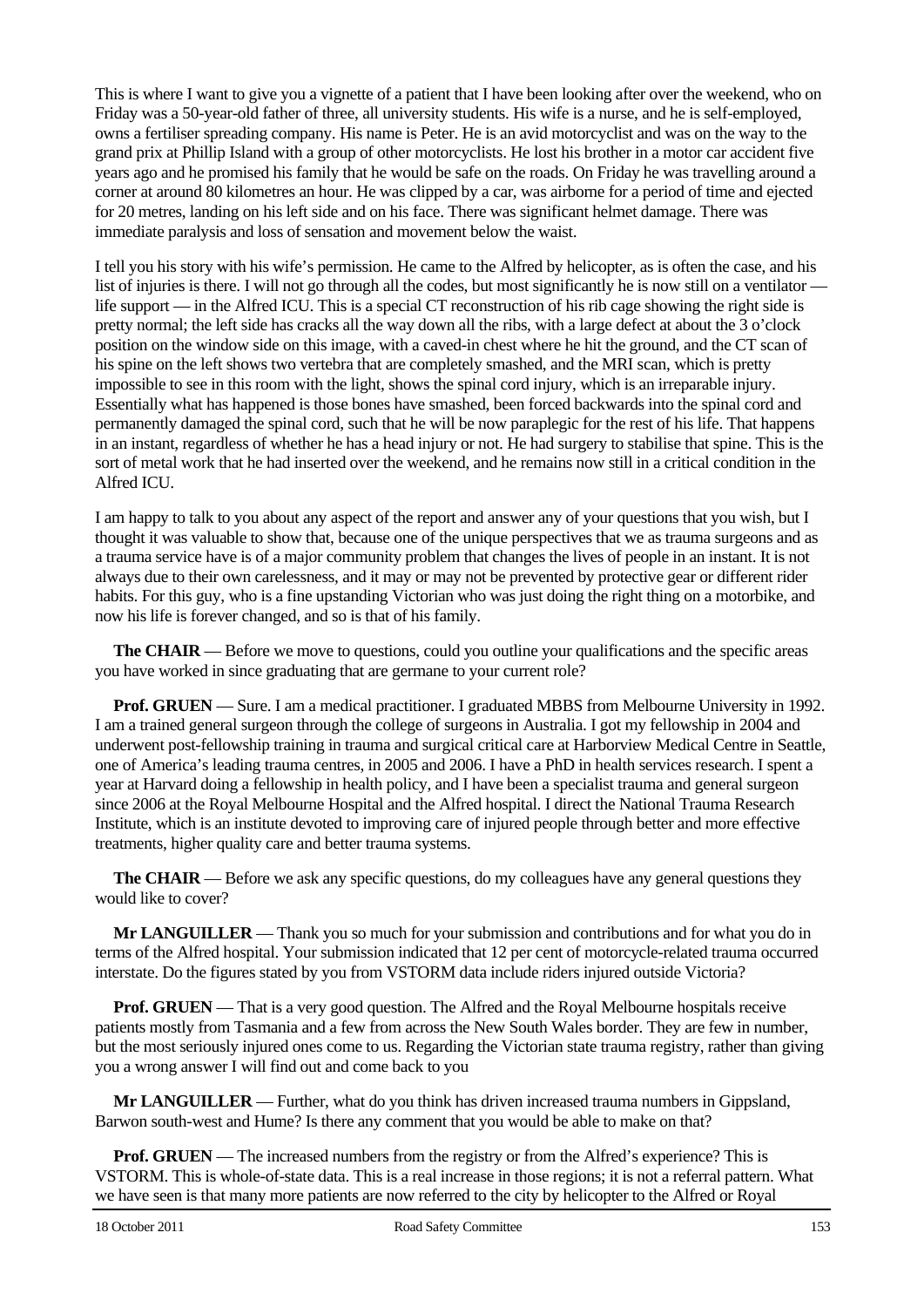Melbourne rather than going to regional hospital centres, but VSTORM takes that into account. So you have asked a good question. What is the cause of an increase in those regions? I have no idea.

**Mr LANGUILLER** — Just further and separately from that, I understand you had a partnership with Hadassah hospital in Israel. Do you still have that?

**Prof. GRUEN** — Yes, we have a number of partnerships with Israel too.

**Mr LANGUILLER** — Given their experience in dealing with trauma, are there any lessons there that might be applicable to us?

**Prof. GRUEN** — Israel's lessons are outstanding in the field of disaster and mass casualty learning. I think the lessons go more the other way for trauma system effectiveness and for treatment of individual injuries. They have tremendous experience with blasts and those sorts of things, but road trauma, which we see as a majority of our patient population, is something distinct in more peaceful, less violent communities such as a portion of the United States, a lot of Canada and a lot of the UK.

**Mr TILLEY** — Firstly, based on my experience in a previous career I thank the Alfred for its ongoing work, particularly in the trauma centre. I have been on the pad numerous times when a rotary wing aircraft has brought clients into the trauma centre and I have seen how hardworking all the staff are and how it works like clockwork in there. I hope it continues.

**Prof. GRUEN** — Thank you.

**Mr TILLEY** — The question is in relation to injuries. We saw an extensive list in your submission. In particular is there any data about why rope safety barriers pose additional problems compared to other road barriers?

**Prof. GRUEN** — The rope barriers?

#### **Mr TILLEY** — Yes.

**Prof. GRUEN** — I am not a road safety expert; I am a trauma surgeon. There would be people probably better qualified than I am to answer that question. From a logical point of view what we are seeing here is every region of the body being more seriously injured with motorcyclists than with passengers of other vehicles, largely because there is not the shell around them so they are less protected. How they impact against an object, whether it be the road, a tree or a rope barrier, will determine their pattern of injuries. All I can say is that a high-speed impact, particularly with a barrier that causes sudden flexion of the body around it, is liable to lead to significant soft tissue and probably spinal injuries more than a solid barrier would. That is probably as much as I would be comfortable saying.

**Mr TILLEY** — Does the specific data in relation to the patient's complaint go into detail about the object that was struck or the circumstances of the accident?

**Prof. GRUEN** — I do not have access to that data. Again, it is something that is a good question to ask, and I could check with, for example, my colleagues at the Monash University Accident Research Centre. They may have some more information about the relative safety of different types of barriers.

**Mr TILLEY** — Great; I appreciate that. I now move to another subject. We have experienced advances in treatment and in the quality of health care. Does that explain the increases in treatment costs? Are we better able to keep riders alive today than, say, 10 years ago? Would this explain treatment costs at all?

**Prof. GRUEN** — There are a number of points to make here. The investment in the trauma system has been considerable by this state, and the ongoing investment is considerable. A couple of million dollars a year is required to run the system in terms of monitoring and governance. While they are infrequently compiled and measured, the data we now have demonstrates that the returns are many times over, because we are not just leading to better survival. I will give you some statistics. We are improving return to work and return to normal activities as well. It is not just that we are converting the dead into severely injured, dependent people who are high cost to society. It is actually that everybody is doing better. We have more survivors, and the survivors are doing better.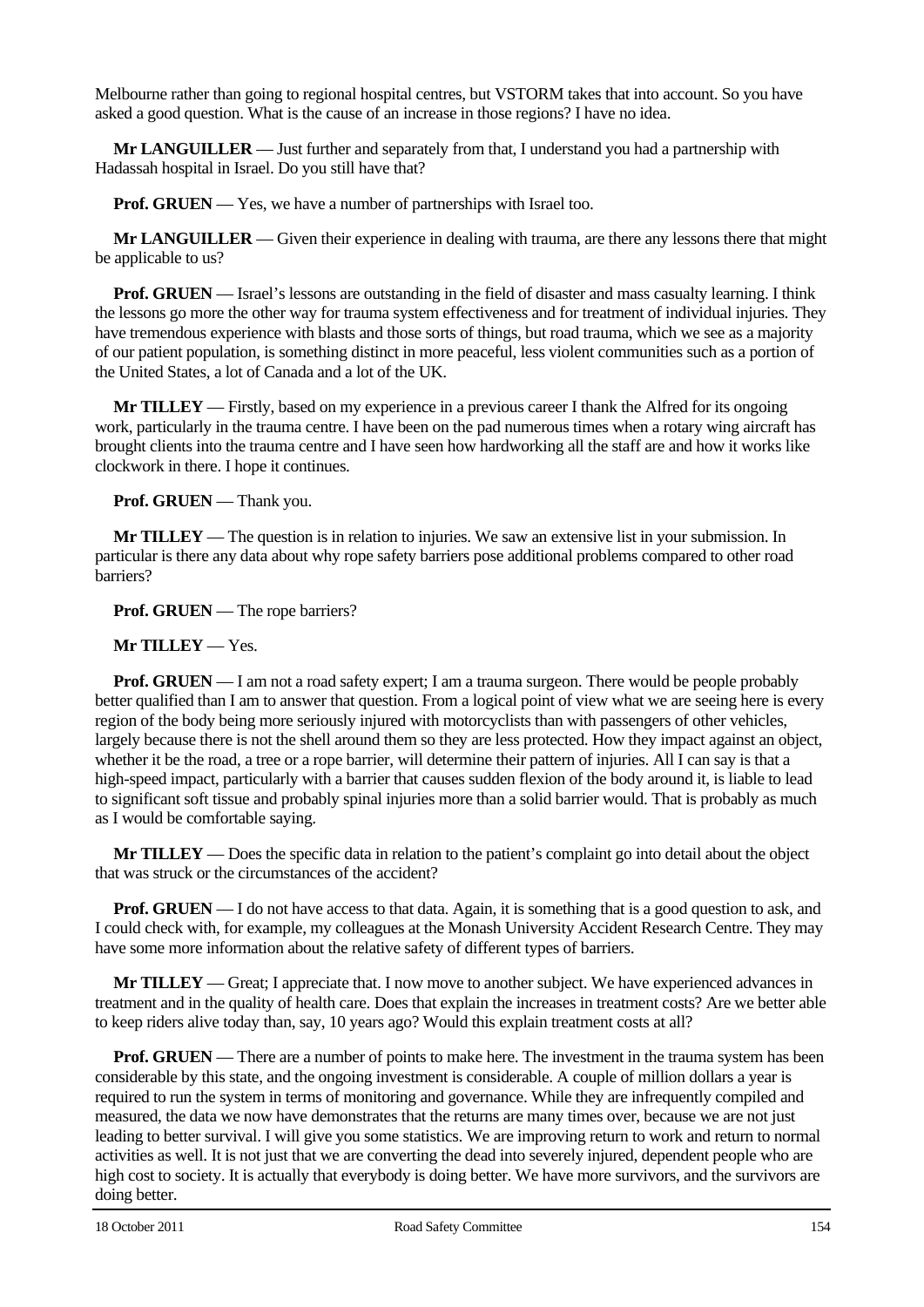The data is staggering. The Victorian trauma system came into inception in 2001 — that is 10 years ago this year — after a concerted effort by a whole lot of people and a bipartisan approach from Parliament. Five years later those patients who arrived at hospital with a major trauma had a 37 per cent less chance of dying. There is virtually no medical treatment that has ever been as successful as that. What we are talking about is the first five years of the Victorian state trauma system's results on survival. We have now got data on the non-mortality outcomes — that is, the quality of life, functioning and return to work — going out to two years that shows an equally impressive improvement in outcomes.

I think these are things that the state of Victoria should be proud of. We are still doing the economic analysis of what that actually means. The National Trauma Research Institute and the Monash University department of epidemiology are working on this together at the moment with the Victorian State Trauma Committee, but I think it is a very impressive story to tell.

**Mr TILLEY** — Just moving on to the riders and the question of survivability once they have made it to hospital and have received treatment, we have just heard evidence about protective clothing. Is the reduction in road deaths due to protective clothing, the environment or hospital treatment, or is it a combination of all three things?

**Prof. GRUEN** — Yes. There has been a reduction in road deaths over 20 or 30 years in Victoria. I think some of us will remember the Declare War on 1034 campaign, which was at the peak of Victoria's road toll. Now it is at 300. It is an unbelievable change. That is not just because there is a better health-care system; that is part of the story, but a lot of that is better road safety, better vehicle safety, better condition of roads and better driver behaviour, and a substantial proportion of that, as we can see, is motorcyclists. We have better car design that offers the driver better protection. The big challenge for us as a community and as a scientific community is: are there better motorcycle and clothing designs that offer better protection than we currently have?

**Mr TILLEY** — You do not really appreciate it until such time as you see the prepping of a wound from a road trauma scraping along the road.

**Prof. GRUEN** — Right. I was going to show that, and I thought, 'You guys do not want to see that'.

**Mr TILLEY** — You never forget it once you have seen it, do you?

**Prof. GRUEN** — No. Soft-tissue injuries can be pretty disabling for people even without broken bones.

**Mr PERERA** — Thank you for very much for your valuable presentation and the good work you do over there. In terms of injuries, could you provide examples of what a functional limitation may include?

**Prof. GRUEN** — In Peter's example, which I have just shown you, he is paraplegic now. What does that mean? It means he will never walk again, he will never feel below his waist again and he will not have control of his bowels or his bladder. Just think about the consequences of that for a minute. He will not have the pleasure of sexual intercourse or any sexual feeling again, and he will now be dependent for access to everything according to what his wheelchair, his carers and his mobility aids are able to achieve for him. For Peter, fortunately, he has preserved his head so we can lighten him up on the ventilator and he responds to demands, which means his brain is intact. He will have a relatively good chance of returning to a participatory life, with those disabilities in mind. Clearly he is not going to go back to his former employment, clearly he is not going to ride motorcycles again and clearly he is not going to do many of the other things he enjoyed.

**Mr PERERA** — No quality of life.

**Prof. GRUEN** — Yes, but he will be able to, physically at least, participate in his rehabilitation. That is different to the other unfortunate, often sequelae, of motorcycle injuries. Even with helmets on, there is head injury. Patients with head injury often require prolonged supportive rehabilitative care, and some never reach a point where they are able to participate in rehabilitation again and have long-term dependency issues which are terribly distressing for the families and incredibly costly for our community.

There is some data on page 8 of our submission which I think is helpful. Again, this is taken from the Victorian State Trauma Registry. At 12 months after injury, 80 per cent of motorcycle-related major trauma victims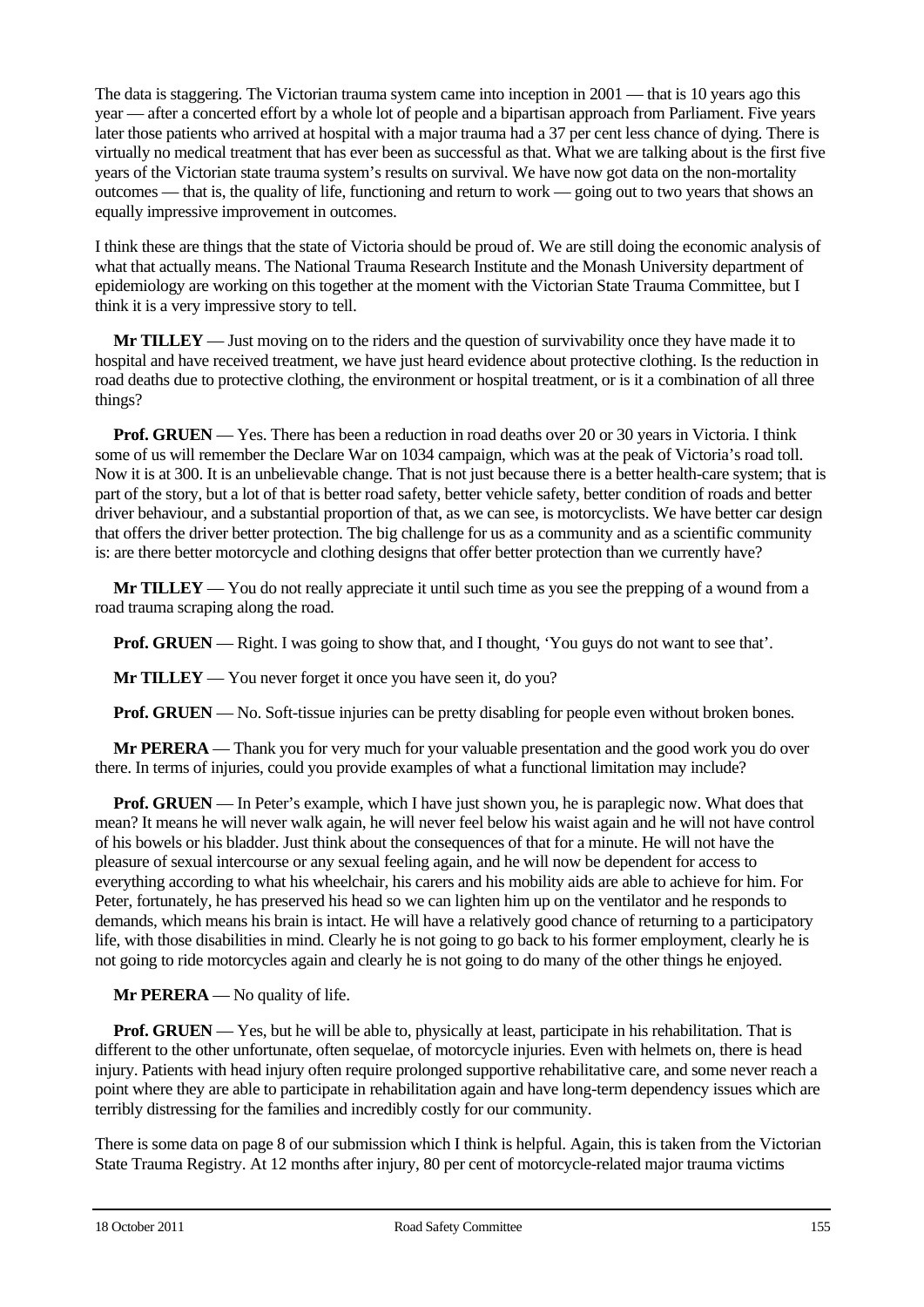continue to experience functional limitations, 34 per cent have not returned to work and 25 per cent continue to have moderate to severe pain.

**Mr PERERA** — Talking about data, what kind of data does the Alfred collect, who will you share the data with, what are the issues with data collection and use in Victoria, and how could data collection be improved?

**Prof. GRUEN** — Good question. Victoria has done a very good job with data collection. The major point I would make here is that we need to maintain the high quality of data collection, because only with good data collection can we monitor and know what is happening, make policy changes based on good information and most importantly work out whether policy changes have had any effect or not. For me, part of my plea is that we need to maintain these data collection sources that allow us to monitor what is happening in our community.

The Alfred has a trauma registry that collects 170 data points. That is 170 different types of information on each injured patient who comes to the Alfred. There are about 6000 per year, with about 1200 major traumas. We submit a subset of that information to VSTORM, the Victorian State Trauma Outcomes Registry, as does every other major institution around the state. VSTORM is responsible for organising that data, cleaning the data, checking any missing data points, analysing the data, reporting that to the State Trauma Committee, which ultimately reports to the minister, and using the data to monitor system performance, change the system and look for errors and outliers in the process. For example, if this man had been transferred to a local hospital rather than directly to the Alfred, that would be an outlier in the system. This happens for a variety of reasons, but it could have a serious effect on his outcome. It is only with good monitoring that we are able to follow those events and follow them up.

The collection of data requires three full-time staff at the Alfred hospital, and that is replicated around the state.

**Mr TILLEY** — With the collection of data, does it differentiate between on-road and off-road — unsealed roads, parks, forests and the like?

**Prof. GRUEN** — Does the Alfred trauma database differentiate that?

**The CHAIR** — Take it on notice, perhaps.

**Prof. GRUEN** — I will find that out.

**Mr LANGUILLER** — Can I just make a comment and ask a question? I am personally reasonably happy with the data collection arising out of the Department of Health and the TAC to some extent. I am not sure I will necessarily go beyond that. I have a sense that there is not much coordination between the agencies in terms of data collection at a central point. I am certainly not confident that that data is necessarily made publicly available, which I think would help and benefit the community. I particularly commend your data collection in terms of the Alfred hospital, which I have known not just in relation to this particular submission but in terms of previous work that I have done with the Alfred.

However, can I ask you a question? Do you have partners in terms of data collection in relation to road safety? Does the Alfred sit on committees? I believe and certainly the committee would believe that agencies, the government and the community would benefit enormously from your experience in terms of the kind of work you do. Do you work with the Coroners Court, with VicRoads, with TAC and so on? How do we institutionalise and how do we share the extraordinary amount of good information you have and ensure that there is corporate memory amongst the institutions — that is, proper coordination that is shared by the community so that everybody benefits from what is being done and there is not necessarily a sense of secrecy, if you like, in terms of people who have vested interests not being able to access that information.

**Prof. GRUEN** — You raise a very important and very perceptive question. My view on this is that Victoria, from a trauma perspective, has had a very deliberate approach to the way it uses, collects and reports data. Some of that is publicly available, certainly through the VSTORM annual reports, which are publicly available on the internet. The Alfred has had a major role in both contributing the data, determining what the data is and interpreting the data through its role in setting up VSTORM and the State Trauma Committee and through its ongoing roles within the trauma committee. As I am here today, it is commonplace — usual — for the Alfred to be invited to conversations about significant issues in injury and trauma, whether it be around prevention or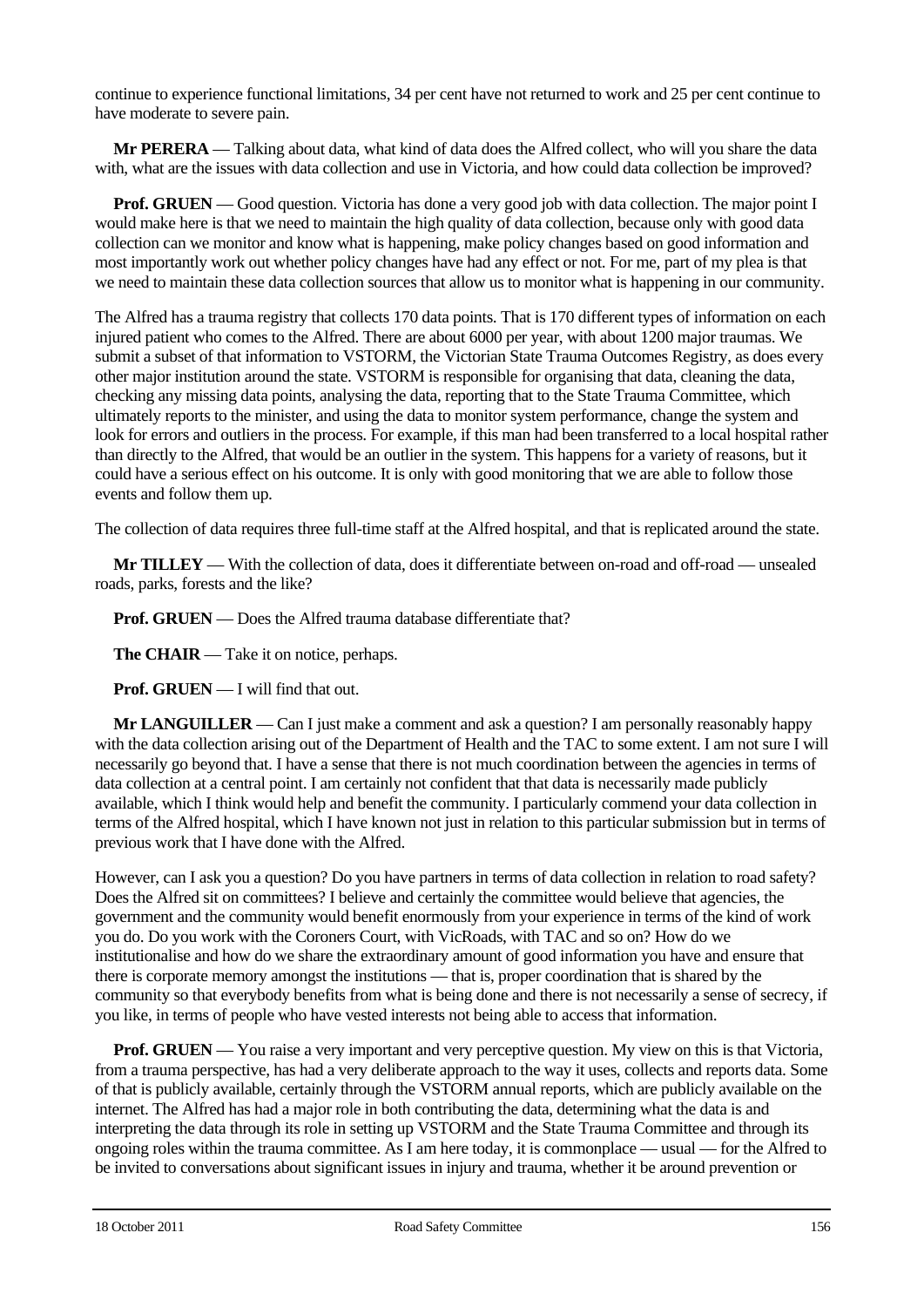around treatment and better systems. I do believe that we are probably better at it in trauma than in other aspects of health care in this state just because of the way the system has been set up.

One of the questions you ask is: how well do preventive efforts, treatment efforts and the broader stakeholder groups that include policymakers and the community that we serve work together, and could it be done better? I think it can always be done better, and I would dearly love it to be done as well as it possibly can be because in Victoria I do not think I am overstating it to say that we probably have the best combination of injury care expertise and injury prevention expertise in the world. We probably do not work together optimally in bringing our respective data sources together completely, and we probably do not make it as available as it could be. But I think we do it reasonably well, and certainly our colleagues at the Monash University Accident Research Centre and the Monash Injury Research Institute are the major injury prevention research arms. They have been doing a lot of work for VicRoads and the TAC over the years. The Alfred campus has been doing a lot of the injury care and system monitoring work over the years. Certainly we have a good relationship and a number of shared projects.

I think there is an opportunity for better public engagement and consultation around meaningful data presentation. Data is only one of the things that should contribute to such a conversation, but it is an important one, and I would hate there to be a conversation that is exclusive of the good data that we have for important decision making.

**Mr LANGUILLER** — Thank you.

**Mr ELSBURY** — I want to burrow down a little more about VSTORM and the data that is being collected. When there is a spike shown in places like Gippsland and Hume, do other government agencies interact with the Alfred in trying to determine why there has been an increase?

**Prof. GRUEN** — This is VSTORM data, which is the Victorian State Trauma Committee's domain or prerogative. The Alfred as a participant in the system would not necessarily get involved in that. The question is really around whether the regions get involved with the state committee on that. There are some regional representatives on the Victorian State Trauma Committee. Obviously there is not a regional representative who sits on the committee from every region, but there are regional representatives who report in to the committee. I imagine that would be the usual port of access and communication. How well do the departments interact? I do not know.

**Mr ELSBURY** — It is not really your problem, okay.

**Prof. GRUEN** — But I think it is an important question, because we are coming back to that whole issue of how well the data gets fed back to local decision-makers.

**Mr ELSBURY** — Cause and effect and how it then gets back.

**Prof. GRUEN** — Right.

**Mr ELSBURY** — Is the lower incidence of head injuries among riders compared to drivers due to wearing helmets, do you think?

**Prof. GRUEN** — Yes, I think that is a puzzling figure. I think some of that is probably because there are some lower speed accidents in there and the helmet use is protective. We know that helmets are protective and that the instituting of helmet laws everywhere in the world has instantly dropped the serious head injury rate.

**Mr ELSBURY** — Has there been any variation since curtain airbags were introduced in Victoria?

**Prof. GRUEN** — Undoubtedly some of the improvements in head injury outcomes that we have seen over the last few years have been due to the dramatic increase in the prevalence of airbags in the Victorian motor vehicle fleet. It was only seven or eight years ago that fewer than 5 per cent of Victorian cars had airbags; now it is well over 50 per cent, and we are seeing the benefits of that from a head injury point of view for car drivers and passengers.

**Mr ELSBURY** — Do you have any statistical information relating to how many of the riders treated by the Alfred were commuting or riding recreationally when the incident occurred?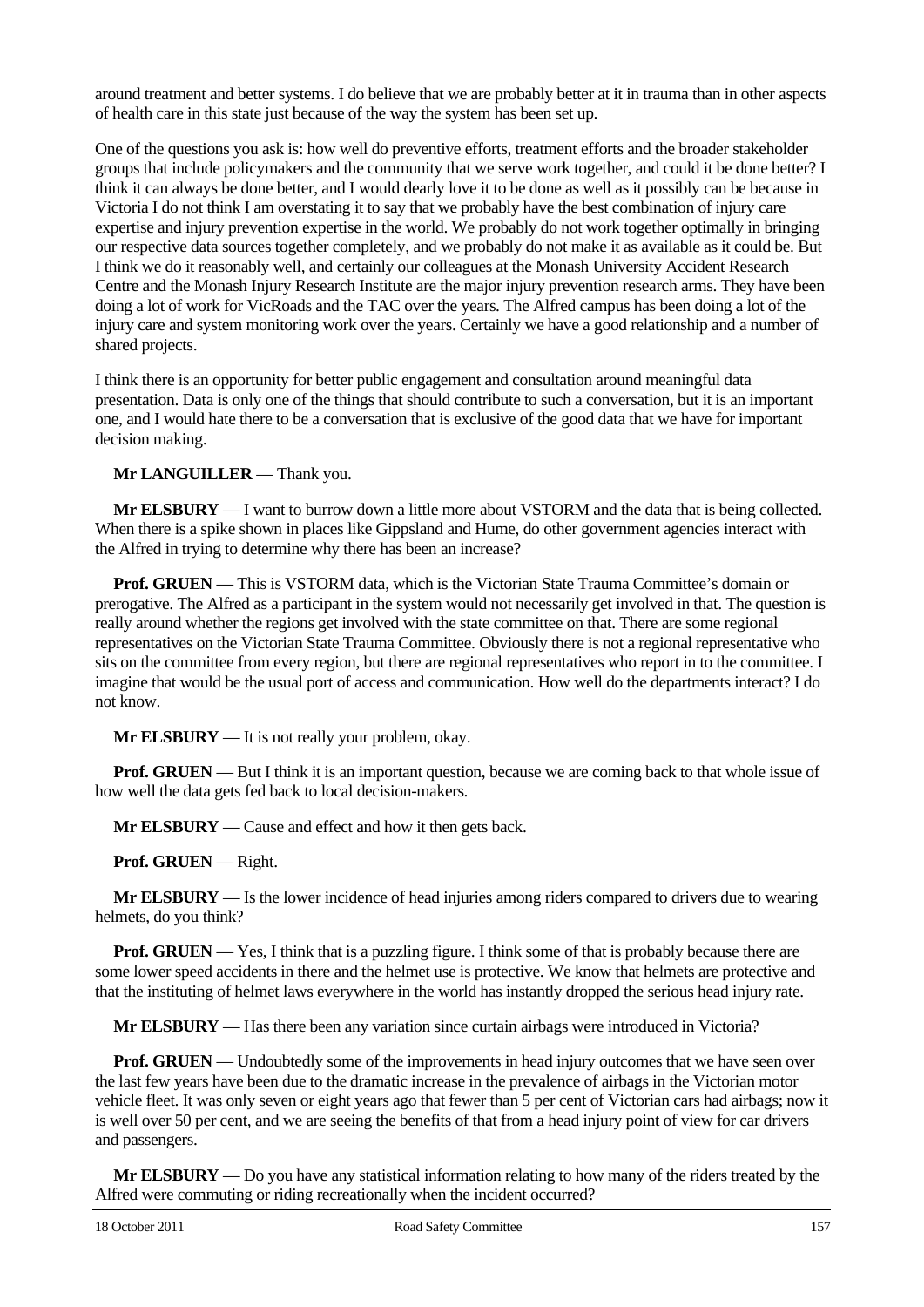**Prof. GRUEN** — We do not have that information. I have deliberately drilled into that information, and we just do not have it. It is not recorded in the ambulance systems, and therefore it is not handed over to us. It is not a question we ask routinely and record the answers to. I am sorry.

**The CHAIR** — A separate issue would be: when a patient arrives at the Alfred trauma centre, what is the nature of your own interventions as a trauma surgeon? Do you build a team of other specialists together orthopods, plastic surgeons and general surgeons — which you supervise yourself? What is your own interaction with the patient on arrival?

**Prof. GRUEN** — We have a modern approach to trauma care, which is multidisciplinary. It involves a number of different specialties, and it is a very organised initial response, which I think you saw on the slide in the initial picture. Everyone was gowned up in protective clothing with a sticker on their chest that designated their role. There will be one person who is the team leader — it may or may not be me — and there will be an anaesthetist who is looking after the airway. There will be an anaesthetic nurse looking after the equipment up that end. There is a general surgeon and an emergency physician usually in attendance as well. The initial assessment of the patient is made. If they need urgent intervention with life-saving procedures, they will do that, and then the involvement of other specialty units like orthopaedics, plastics and neurosurgery will be done on an as-required basis. We run a 24/7 trauma service. You get a high level of organised care regardless of what time of day or night you come in, which is good for motorcyclists because, as you see, 50 per cent of them come in between 6.00 p.m. and 6.00 a.m. It is a lot of after-hours and weekend-type activity. We have fully functional radiology, angiography and operating suites that will go day or night to deal with whatever the problems might be.

**The CHAIR** — This particular parliamentary committee has a long history of working with trauma surgeons, going back to the work of the police surgeon John Birrell and other surgeons who have worked at different stages through the Alfred. I was just wondering whether there is a view among people such as yourself as to what might represent a further quantum leap or improvement in road safety outcomes in Victoria in relation to both accident and injury?

**Prof. GRUEN** — That is a fantastic question. This is the work of my research institute, the National Trauma Research Institute, which is about improving outcomes after injury. There are three main focuses of that. One is to find more effective treatments. We are still making substantial progress in better ways of looking after injured patients — for example, just in the last year publications out of the Alfred have shown that particular ways of operating on head-injured patients dramatically affect the outcome. It is a study published in the world's leading medical journal, the *New England Journal of Medicine*. It is the world's no. 1 medical journal, and Victoria's base study was published in that. Another one, comparing Victoria with the United Kingdom, shows that an organised system of care leads to better outcomes for head-injured patients.

**Mr LANGUILLER** — Can you explain that in plain English?

**Prof. GRUEN** — In English? Forgive me. That second study was a comparison between the organised approach to trauma care involving an assessment at the scene by ambulance, determination of what level of care that patient needs and getting them to that level of care immediately without going via second and third hospitals, and a helicopter system or a road MICA system that is able to deliver that care and then an organised high-performing trauma service, as exists at the Alfred, the Royal Melbourne or the Royal Children's Hospital, to receive patients, which leads to much better outcomes after head injury than a disorganised system such as is the current situation in the United Kingdom.

**Mr LANGUILLER** — And there is evidence to show that?

**Prof. GRUEN** — Absolutely. We have some very good studies, again published in leading medical journals, that display Victoria's successes in that. I use those illustrations to say that there is research being done here in Victoria to improve the care that patients receive. It is care in resuscitation, care in how head injuries are managed and care in how spines and spinal cord injuries are managed. There are major programs being supported by the National Health and Medical Research Council, the Transport Accident Commission and other bodies which deserve to be both celebrated and supported.

How else can we do better? I think every system faces challenges to get everyone performing at the highest level. It is all very well to know what the best treatment is, but to get everybody delivering it every time is what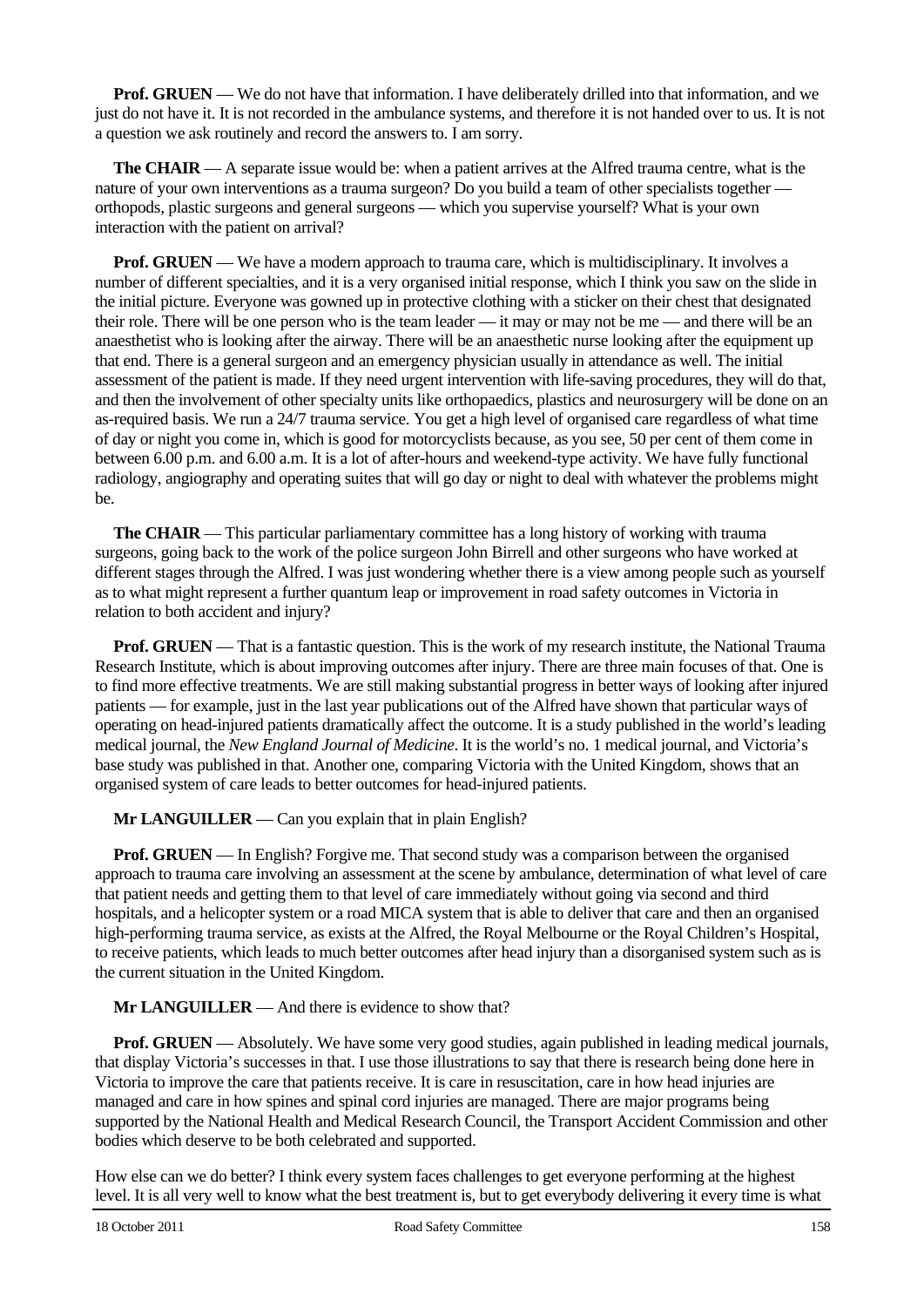any of you or I would want. If we are a patient, we want to be absolutely confident that we are going to get somebody who not just knows what to do but can actually do it and does it every time. If you think about what it is like at a roadside, it is a messy environment. The car is smashed up, you are pulling out a patient, there are people everywhere and there is an ambulance officer struggling to do what he can do in the rain et cetera. Delivering the highest quality care I think in every health system is probably the major challenge and where there is most room for improvement.

**The CHAIR** — Just digressing slightly, your comments have related in part, and nobly, to post-incident treatment and improving outcomes, which is a critical area.

#### **Prof. GRUEN** — Yes.

**The CHAIR** — From the nature of the work mix that comes onto the operating table, have you ever reflected upon what might mitigate the level of injury coming through and what might lead to an improved outcome before people land on your operating table?

**Prof. GRUEN** — We think about that all the time. Every time we are faced with somebody it is, 'Why? Why is this poor guy left in this situation? It could have been different, if only x….' For every person it is different. A lot of our patients come in after assaults outside nightclubs on Saturday nights, and the answer to that is obviously a different answer to what we are talking about here today.

Specifically for motorcyclists, the no. 1 thing that comes up in my mind is speed. So often we seem to be confronted with young males who enjoy the thrill of travelling very fast on a motorcycle, and something happens. It is not a matter of just losing control and not being able to do anything about it; it is a total wipe-out on a motorcycle, where the end is completely predetermined by the fact that they were travelling in excess of 150 kilometres an hour.

**Mr ELSBURY** — Just picking up on that, if you have a motorcyclist who is in an accident and you get them to the Alfred, they have a good chance of surviving compared to a car. Is that because, unfortunately for the motorcyclist, the incidence of immediate fatality is so much higher?

**Prof. GRUEN** — Yes, absolutely. I think you certainly see a higher at-the-scene death rate. This data that we presented here shows that fewer die, but more are left impaired at 6 to 12 months, which I think says to us that the car drivers who are dying are dying — they are badly injured, and they die. Motorcyclists have disabling injuries, and the ones who make it to hospital more often have permanent disabling injuries.

**Mr PERERA** — You say we are doing better than United Kingdom in that space — —

**Prof. GRUEN** — In the care space, yes.

**Mr PERERA** — Are we the best in the world?

**Prof. GRUEN** — Yes, we believe so.

**Mr LANGUILLER** — Just to be clear in my mind, speed is always a question of discussion and debate. From your point of view you see a direct correlation between the degree of injury, the seriousness of the injury and/or otherwise worse than that and speed. That is what your data — —

**Prof. GRUEN** — I would be happy to say that, yes, my experience attests the fact that those who are doing ridiculous speeds who come into the Alfred usually have very serious injuries. I think the majority of deaths from motorcyclists have had speed as a major contributor. For specific injuries like spinal injuries, no, you do not have to be travelling at 150 kilometres an hour to get a spine injury like Peter's. But you can certainly get other very disabling injuries.

The other things that are issues for us are clothing. I am totally convinced that protective clothing helps, both in soft-tissue injuries — so the severe disruption of skin, muscle and tendons down to bones — as well as in open fractures, which can have very nasty complications. What we mean by an 'open fracture' is, for example, typically a fractured leg with bones sticking out. It usually implies significant force and a lack of protective clothing. I personally do not have any data to talk about the body armour suits, but there is some published data and I have included some of that in one of the articles in our submission. I think there is reasonable data around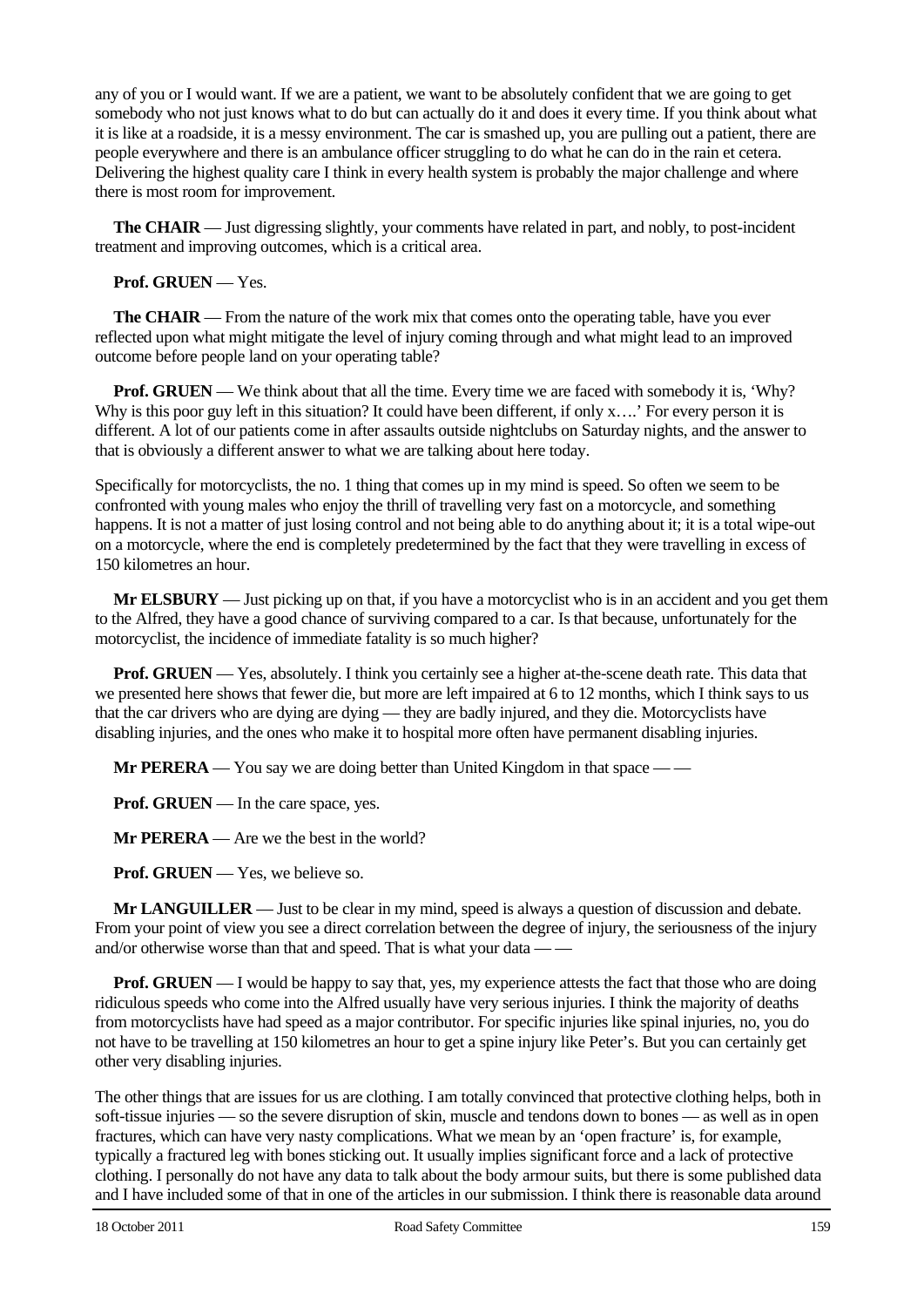that. We just do not have that data from our own system; we do not record who is wearing specific protective clothing or not, other than helmets.

The other thing I have to mention is alcohol and other drugs. The combination of speed and alcohol is as potent, if not more potent, for a motorcycle rider than it is for a car driver, and unfortunately we still see a significant proportion of motorcycle riders who have been drinking.

**Mr LANGUILLER** — Is there any distinction you would make in terms of scooters and other forms of two-wheelers in your data?

**Prof. GRUEN** — Yes. We obviously see the results of injuries from both vehicles. Scooters rarely travel at the sorts of speeds I am talking about that can lead to very serious injuries, but they are more often in high traffic-volume environments. We still see quite a lot of people living in the bayside suburbs taking a particular road to work.

**The CHAIR** — You mentioned other drugs. Are you able to nominate those other drugs?

**Prof. GRUEN** — Specifically other drugs? We see a whole range of drug use in our patient population. The common ones are ecstasy, ice — —

**The CHAIR** — As related to bike accidents.

**Prof. GRUEN** — I do not have the data to give you reliable incidence data around who is under the influence of what. Of our total motor vehicle accident population, about 40 per cent involve alcohol or other drugs.

**Mr TILLEY** — Is it still practice that if a patient is brought into the trauma centre owing to a motorcycle crash, there would be a member of Victoria Police there to ensure that samples would be taken? Is that still a continuing practice?

**Prof. GRUEN** — A member of Victoria Police is not always there, but the taking of a sample is a police requirement and one that we obviously comply with. But it is only alcohol.

**Mr TILLEY** — You only test for alcohol? No bloods?

**Prof. GRUEN** — We often do drug tests for other things, but we do not do it on all drivers routinely by law as we would for alcohol.

**Mr TILLEY** — But would this sort of testing create further problems as a requirement in treating patients at the time of trauma, so getting a sample for  $-\frac{1}{x}$ 

**Prof. GRUEN** — No, it is often not a blood test; it is often a urine test, but there is no problem getting that sample.

**The CHAIR** — So there is an ability to do a drug test on an injured motor vehicle driver or motorbike rider that is not done for every patient coming through?

**Prof. GRUEN** — Correct.

**Mr ELSBURY** — Just again in relation to alcohol, you were saying that there was greater risk involved. So would you support a zero blood alcohol level for all motorcyclists so that we take that element of a drug which basically impedes balance, reflexes and general ability out of the equation completely?

**Prof. GRUEN** — My answer is a cautious no, actually. I believe that drivers should not be impaired and that they have a responsibility to themselves and to other road users to be unimpaired when they are driving. I think that as a community we have made a decision that a blood alcohol level of less than 0.05 results in no significant impairment and ability to drive, and I know of no evidence that says that that is different for a motorcyclist than it is for a car driver — but I have not done that research myself. I would be happy to look into it. I think we have a duty of safety to riders and to the community to make sure that people are not impaired when they are driving. That would be my stance on this issue.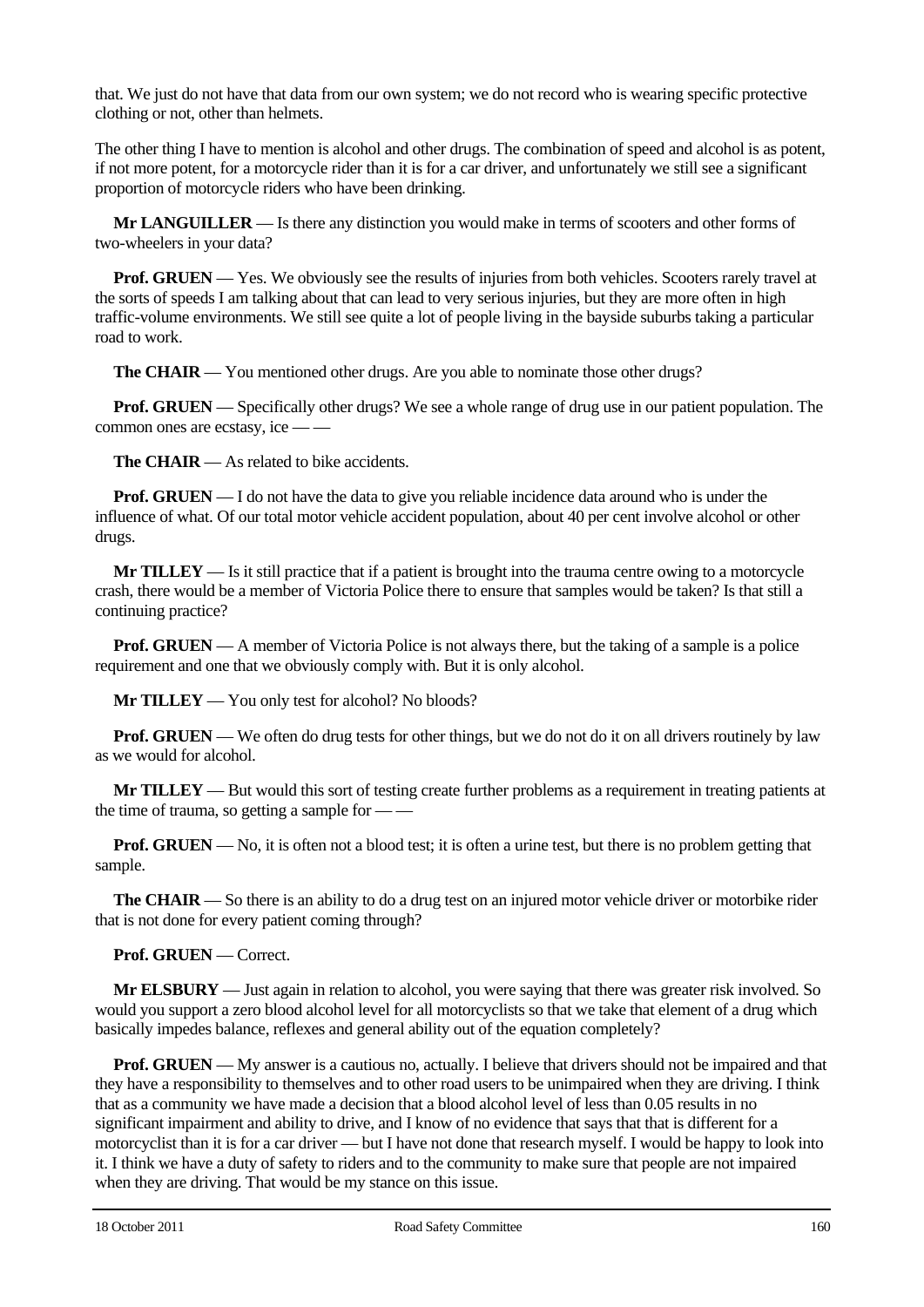**Mr TILLEY** — Just one final question, playing Santa Claus in a sense: in your submission you demonstrate that motorcycle riders are now getting close to the popular charts, no. 3. This reference is specifically about motorcycle riders. As a direct recommendation for this committee's report, is there a particular outcome coming from your submission and what we have discussed today that you would like to see at the top?

**Prof. GRUEN** — Yes. I would like to see Victoria aim exceptionally high, because I think we have done that already and we have reaped the benefits from being extremely ambitious in our goals and being determined in our methods of trying to get there. I would like to think that we can actually reduce both the incidence and the severity of motorcycle crashes across this state significantly. By significantly, I mean I am not the one to judge what those goalposts should be, but I think we can do it in a measurable fashion to be able to demonstrate to the community, just as we have for motor vehicle crashes in general and as we have done within the trauma care system — to be able to demonstrate to the public of Victoria that the work of this committee, just like the trauma system the roads committee in 1999 did, led to some very substantial change that was to the benefit of us all. That is my bird's eye comment.

Specifically I would like us to be able to demonstrate that those improvements have led to better outcomes for people and families and better economic outcomes for this state. To do that we have to know exactly what is going on in the system. We have to know what we have spent in our prevention and treatment efforts, and we have to be able to measure meaningfully the outcomes. We have to be able to measure what those outcomes are and then cost them out. There is a plea here for maintaining and improving the data systems which allow us to do that, because only with them will we be able to aim high and actually demonstrate that we have achieved highly.

No. 3 is, I think, that we can still do better in our clinical outcomes of patients once they have had an injury. I am sure we can improve prevention, but I am also sure that once people do have a crash and enter the system we can do better. There is still some work to be done at the front end with the ambulance and hospitals, but there is probably more work now to be done at the rehabilitation end as well. We must have a system that is an injury-through-to-long-term-recovery system that does not stop with the hospitals, because we know that patients continue to improve afterwards; it depends on their rehabilitation care. Those differences can really make very big human and financial differences down the track.

**The CHAIR** — Professor Gruen, noting your general skills, would you have any suggestions of any other medical personnel from whom we might happily and wisely gain some benefit for the work of the committee plastic surgeons or any other orthopaedic surgeons who might have specialist insights and comments aligning with your own insights?

**Prof. GRUEN** — Do you want them to align or do you want them to differ? I am happy to provide contacts and connections in various aspects of this. I have deliberately tried to present to you what I think is not the view of a trauma surgeon per se but the view of somebody who works at the Alfred and works alongside a very good team of people that consists of all of those perspectives. I would be happy to refer to you — —

**The CHAIR** — Specifically perhaps plastic surgeons who are repairing skin and presumably muscle, and any insights they may have on protective clothing. In some earlier evidence that we have been given today there is a debate between mandatory and non-mandatory protective clothing as to whether there might be some detailed insights from those people who are working at a very serious coalface and what insights there may be. Another witness who was before us just prior to the last break expressed something indicating where the best might be the enemy of the good  $-I$  think that was the way it was expressed — and so if we mandated something it may not necessarily ultimately be the best when there might be freedom of choice delivered, happy outcomes for different circumstances where riders can apply their own wisdom to what they wear at the time rather than the state mandating head-to-body gear in a Melbourne climate of 40 degrees Centigrade and what the counterpoint research might be to that as well.

**Prof. GRUEN** — To give a personal perspective, I sold my motorcycle when I moved to the Northern Territory for a few years because it was too hot and I was not going to ride without protective clothing on.

**The CHAIR** — Did you see after that experience many examples of severe trauma coming off the roads?

**Prof. GRUEN** — In the Northern Territory?